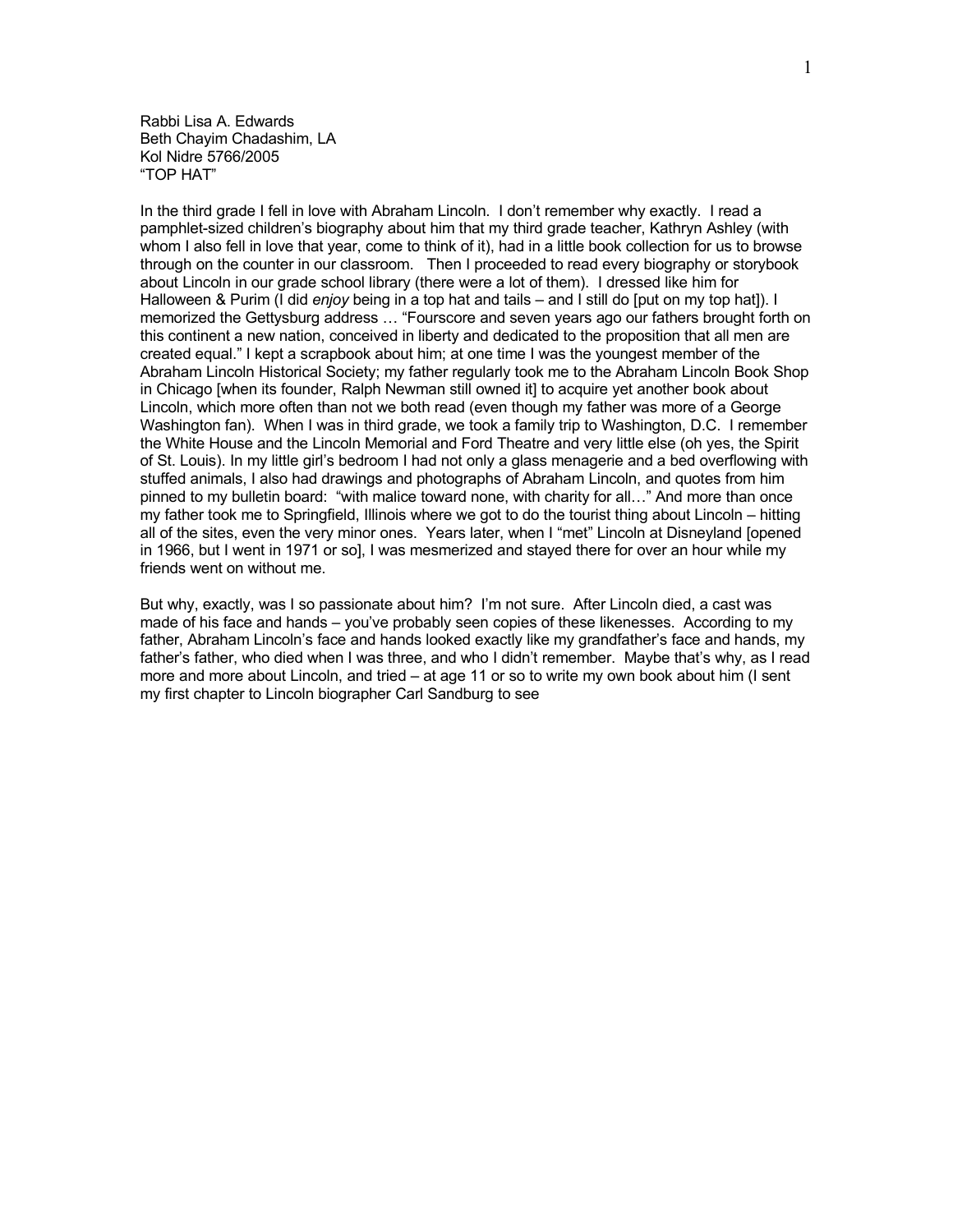what he thought – not much apparently – never heard from him) -- I also developed the theory that Lincoln was really Jewish – at heart anyway. I loved the way he talked about God. I felt comfortable with it – it didn't favor a Christian view. Like his famous comment, ["When I do good, I](http://en.thinkexist.com/quotation/when_i_do_good-i_feel_good-when_i_do_bad-i_feel/221008.html) [feel good. When I do bad, I feel bad. That's my religion."](http://en.thinkexist.com/quotation/when_i_do_good-i_feel_good-when_i_do_bad-i_feel/221008.html) "**Trusting in [God] who can go with me, and remain with you, and be everywhere for good, let us confidently hope that all will yet be well." [Lincoln's Farewell Address at the Great Western Depot in Springfield, Illinois, February 11, 1861.]** Those sound pretty Jewish, don't you think?

 Now I come to find out that some historians actually do think he descended from Secret Jews, but that's not why I bring him up tonight.

There's a kind of renaissance of interest in Lincoln lately – perhaps you've noticed it, or perhaps it takes someone like me who already has an ear fine tuned to hear his name, and folks like some of you to give me some of the books about him.

One of the books given to me by one of you a couple of years ago is a small pamphlet, about the size of that first Lincoln book I read back in the third grade. This one is published by the Skirball Cultural Center and is called: "Lincoln and the Jews: 'The Last Best Hope of Earth.'" That subtitle, by the way, is what Lincoln called an America without slavery.<sup>[1](#page-1-0)</sup>

In this little book we are told two main things that Lincoln did for the Jews. One was that he made it possible for Rabbis to become chaplains during the Civil War. He did this at the request of some rabbis and some Jewish soldiers, and he did it by removing the word "Christian" in a federal law about military chaplains requiring them to be "regularly ordained ministers of some Christian denomination." Once the law read, "regularly ordained ministers of some denomination," then Abraham Lincoln proceeded to appoint the first Jewish chaplain in American military history. [Harold Holzer, "Lincoln and the Jews: 'The Last Best Hope of Earth," p.11, Skirball Cultural Center]

The second remarkable thing that Lincoln did for the Jews during the Civil War was to countermand an order given by his most indispensable General, Ulysses S. Grant. Grant, in an act of either bold anti-Semitism, or just blind ignorance, issued his infamous General Order Number 11, expelling and banishing, under threat of imprisonment, Jewish traders (and Jews in general) from the territories over which he had control. Not surprisingly, an order such as this from the North's most important military general had serious repercussions: the Jewish residents of Paducah, Kentucky – men, women, and children – were expelled (I don't know details). Jews from the North came directly to Lincoln to protest, and he promptly rescinded Grant's Order - even at the risk of alienating his much needed general. [ibid, p.12-13]

Lincoln comes from a long and worthy line of United States presidents and leaders who spoke easily about God, but did not assume that the U.S. was God's favored nation. Perhaps especially because he presided over a *civil* war, Lincoln would not claim God favored one side over the other (although he hinted at it). The view he expressed in his famous second inaugural address sums up his approach. Said by some to be the finest inaugural address ever given, Lincoln spoke in it of the North and the South, saying: "Both [sides] read the same Bible and pray to the same God, and each invokes His [God's] aid against the other. It may seem strange that any men should dare to ask a just God's assistance in wringing their bread from the sweat of other men's faces, but let us judge not, that we be not judged. The prayers of both could not be answered. That of neither has been answered fully. The Almighty has His own purposes."

Washington, D.C. December 1, 1862]

<span id="page-1-0"></span><sup>1</sup> [**In** *giving* **freedom to the** *slave***, we** *assure* **freedom to the** *free* **-- honorable alike in what we give, and what we preserve. We shall nobly save, or meanly lose, the last best hope of earth. Other means may succeed; this could not fail. The way is plain, peaceful, generous, just -- a way which, if followed, the world will forever applaud, and God must forever bless.** [**Annual Presidential Message to Congress Concluding Remarks**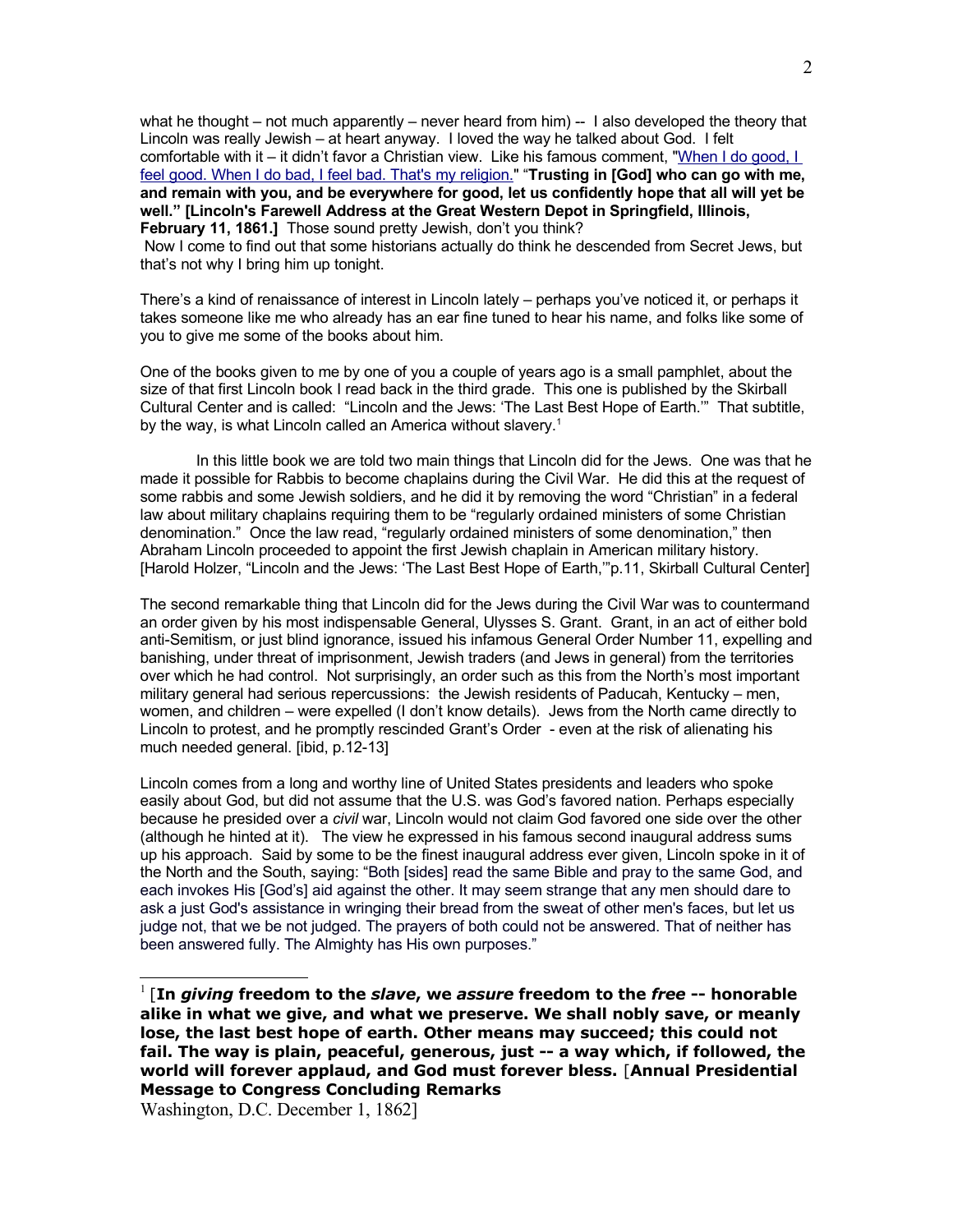I'm sure you know by now that my intent in bringing up some of the heroes of our nation and how they talked about God in public life is because our nation is currently threatened by a religious right that is attempting to re-write our nation's history, attempting to put our founding fathers, along with Lincoln and others, into a category in which they do not rightfully belong.

And we, you and I, as religious people with a different point of view from theirs, owe it to ourselves and our country to give voice to our different view, and to do so with solid facts on our side as well. We owe it to ourselves and our country to give voice now, and continually.

We've been hearing more and more lately about various groups that are seeking to put God, and especially Christianity, "back" into government, claiming that our nation's founders wanted God there all along. The most succinct and interesting presentation of the two sides to this story that I have found came last summer in a segment of the public radio program "This American Life," a program I highly recommend anyway, but encourage you to go to its website to look for the edition called "Godless America."

The battle is laid out quite clearly. And factually *there is* a right and a wrong. The people around today who are trying to move God into public life in all sorts of ways (remember, God didn't make it into the pledge of allegiance until the 1950s when the Red Scare – the godless communists came along) will tell you that what they want is exactly what our nation's founders wanted. But scholars who study the period, like Cornell University scholars Isaac Kramnick and R. Laurence Moore in their book, The Godless Constitution, tell us that today's Christian organizations like the "*Wallbuilders*," who would have us believe the writers of our constitution wanted God in there are exactly *wrong*. Prof. Kramnick points out the beauty of the facts here – the *Wallbuilders* ARE correct that many of the founding fathers were Christian and did certainly believe in God, but as he and Moore write in their book:

"the nation's founders, both in writing the Constitution and in defending it in the ratification debates, sought to separate the operations of government from any claim that human beings can know and follow divine direction in reaching policy decisions. They did this despite their enormous respect for religion, their faith in divinely endowed human rights, and their belief that democracy benefited from a moral citizenry who believed in God." [p. 1-2 from The Godless Constitution by Isaac Kramnick and R. Laurence Moore of Cornell university Norton Press, revised 2005, this is copied from 1996 revision<sup>1</sup>.<sup>[2](#page-2-0)</sup>

It may not surprise any of us to know that the same sort of interpreting of natural disaster and war as the wrath of God that we are experiencing today, also went on at various other times in our history. When the U.S. found itself in a snarl of one sort or another, it was easy to find prominent leaders – religious and political – who blamed the difficulties on God's wrath for being left out of the Constitution! [Kramnick gives examples in the radio interview, ibid. such as: the President of Yale in 1812 blamed the attack on Washington, D.C. on this; Civil War was blamed *not* on God's distress over slavery, but on God's distress at having been left out of the U.S. Constitution (Lincoln would have nothing to do with these people, but it was at this time they were tossed the bone of putting "in God we trust" on our money.)

Lincoln was shot by John Wilkes Booth not only on Good Friday, but also on the Shabbat of Passover in 1865. Seders were dedicated to his memory, and for the first time in the history of Congregation Shearith Israel in NYC, Kaddish was recited for a non-Jew. In many synagogues during that Passover week, Passover melodies were set aside and Yom Kippur prayers recited instead. I couldn't find any information on which prayers were recited, but I like to think it was *kol nidre*, with its accompanying and comforting afterword of forgiveness.

<span id="page-2-0"></span> $2$  One more point that Kramnick stresses is how touch and go the ratification of the Constitution was among the states, and the threatened defeat from state to state had almost always to do with the absence of God in the Constitution. It's true, he says, "Most of the founders were believers, who often talked about the presence of God and morality in public life. [That] they were believers makes it all the more profound that these people believed in God, but wanted to keep religion out of government completely." [from radio interview "Godless America" on "This American Life" June 2005]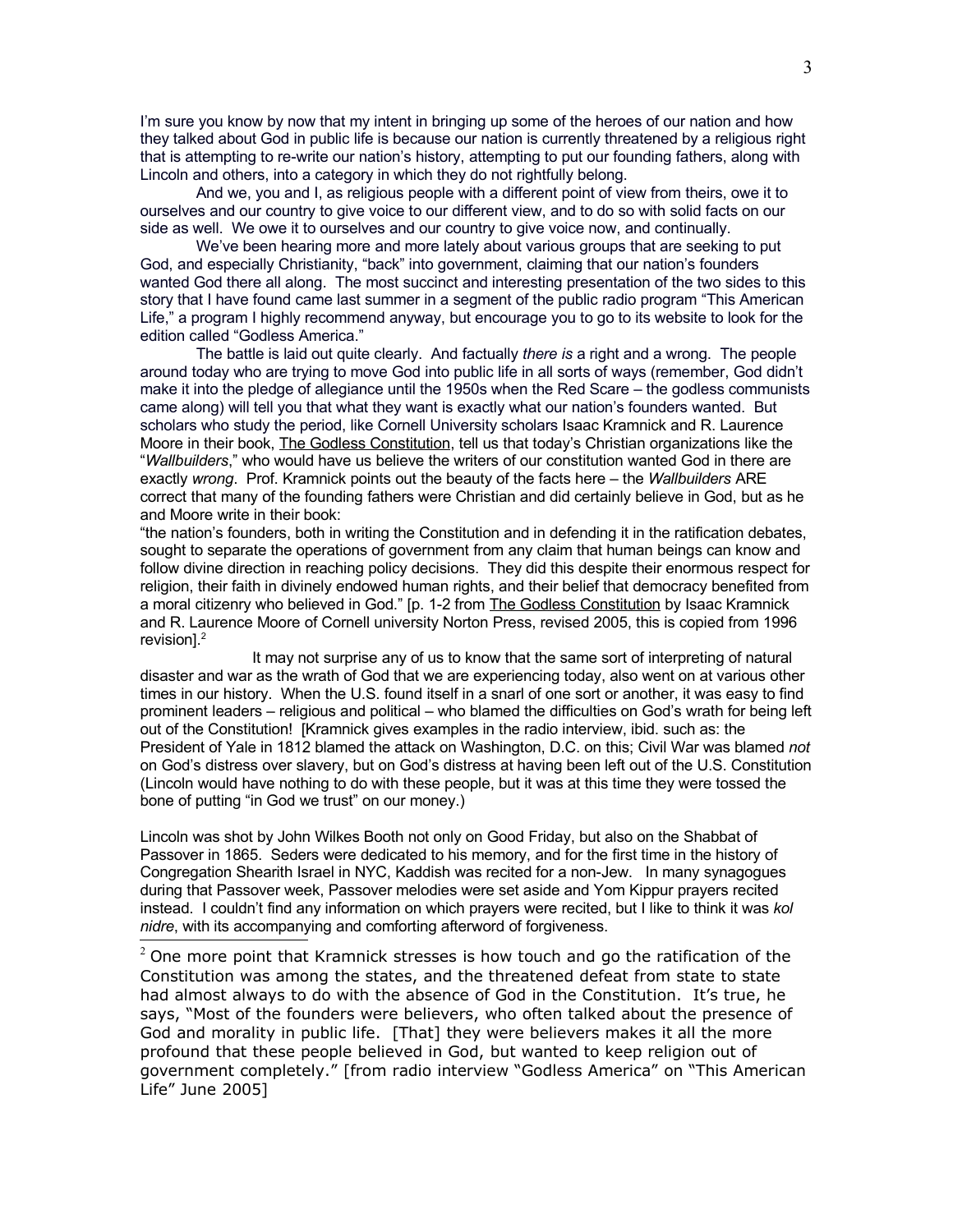Do you remember how the *Kol nidre* formula itself is followed by some verses of Torah in which Moses asks God to forgive the whole community of Israel, and God agrees to do so, saying: "*Salachti kidvarechkha*." I forgive, as you ask."

Kol Nidre's afterword comes from the Book of Numbers [chapters 14 and 15], during the story of the 12 scouts being sent into the Promised Land, 10 of whom come back with warnings so intimidating that they cause all of Israel to panic. God hates when that happens, hates it that these Israelites, fresh from such miracles as the parting of the Sea, and the giving of manna from heaven, can't get behind the two faithful spies – Joshua and Caleb – who say, "don't worry, it's going to be great over there."

The midrash about this passage reminds us that Moses went up the mountain for the first set of tablets on the holy day of Shavuot, broke them 40 days later on the 17<sup>th</sup> of Tammuz when he saw the Golden Calf, begged God's forgiveness for 40 days for the people, then went back up the mountain on the first of the month of Elul, returning 40 days after that – *on Yom Kippur* -- carrying the second set of tablets and reciting God's comforting words: *salakhti k'dvarekha* – "I have forgiven, as you have asked." [based on Zalman Schacter-Shalomi's derash in Reconstructionist Mahzor, p. 696]. Thus the second set of tablets – second set of tablets of the LAW comes to us with the possibility, and the necessity of *teshuvah*, of repentance and return and forgiveness already built-in, present, available to us. On Yom Kippur more than any other time of the year, God tempers justice with mercy. And we learn that right in the first few minutes of the holy day, as Kol Nidre is recited.

To be a Jew, to be a good human being in this scheme of things, one must be willing to change, to grow, to acknowledge our wrongdoings, to right them as best we can, and then to move to what is next – not to our next mistakes (though those will come), but to our next accomplishments. Yes, much of the focus of this day is personal, we do need to take time to reflect on our individual wrongdoings, to make our personal accountings of our own actions. And yet, we shouldn't do that by forgoing or forgetting the communal nature of this day. The tradition of the day is importantly NOT to go off alone, and not even just to pray by ourselves in community, but to offer our prayers in the 1st person plural: this is what *we* have done, this is why *we* are sorry, this is how *we* must change, and at the end of the day, this is what *we* can do next to help repair the world.

And that is why I'm coming to us tonight with these requests and reminders and these examples from our nation's history of some things we need to do together. When Jews saw their rights and the rights of others threatened by General Grant, or by the first government of the United States, they spoke up. George Washington is properly famous for having said to the members of the first synagogue in the United States: "…happily the Government of the United States, … gives to bigotry no sanction, to persecution no assistance…" [1790, Washington's letter of reply to the Jewish congregation of New Port, RI] Few people remember or even learn that Washington was quoting back to them the words their own congregation's warden, Moishe Seixas had written in his letter to Washington. He put the words in Washington's mouth, but gladly so, for President Washington knew what to do with those words (and so do generations of Jewish historians who keep those words alive today), just as Lincoln knew what to do with the requests put to him by the Jewish community when General Grant threatened their well-being as a people.

We need to do that too. We need to speak up, speak out. We must not fear speaking truth to power; we need to lobby our politicians and to join with our religious allies, and our political allies, and our families and friends and neighbors and acquaintances. Our rights and the rights of others are being threatened every day in far too many ways. On matters of marriage equality, on unjust wars, on wrong-headed propositions brought to us in the form of expensive special elections, on doctrinaire Supreme Court appointments, and homeland security efforts that violate the individual rights of people who have not even been charged with crimes. And perhaps most scary of all, we are being threatened by people who truly believe they speak for God, and who, in so doing, would not just put laws in place that deny us rights, but would change the constitutions of states – including California - and of this country in ways that set in stone our *loss* of rights. And worst of all, they will tell us all the while that they are doing all this in the name of God, and in the name of the likes of Washington, Jefferson, Lincoln, all of whom we know would be appalled – *appalled* - by the ideas, let alone by being aligned with such causes. I'm *not* naïve about my human heroes – I well know that they are human and flawed. And I'm not naïve about God either – I wrestle with God